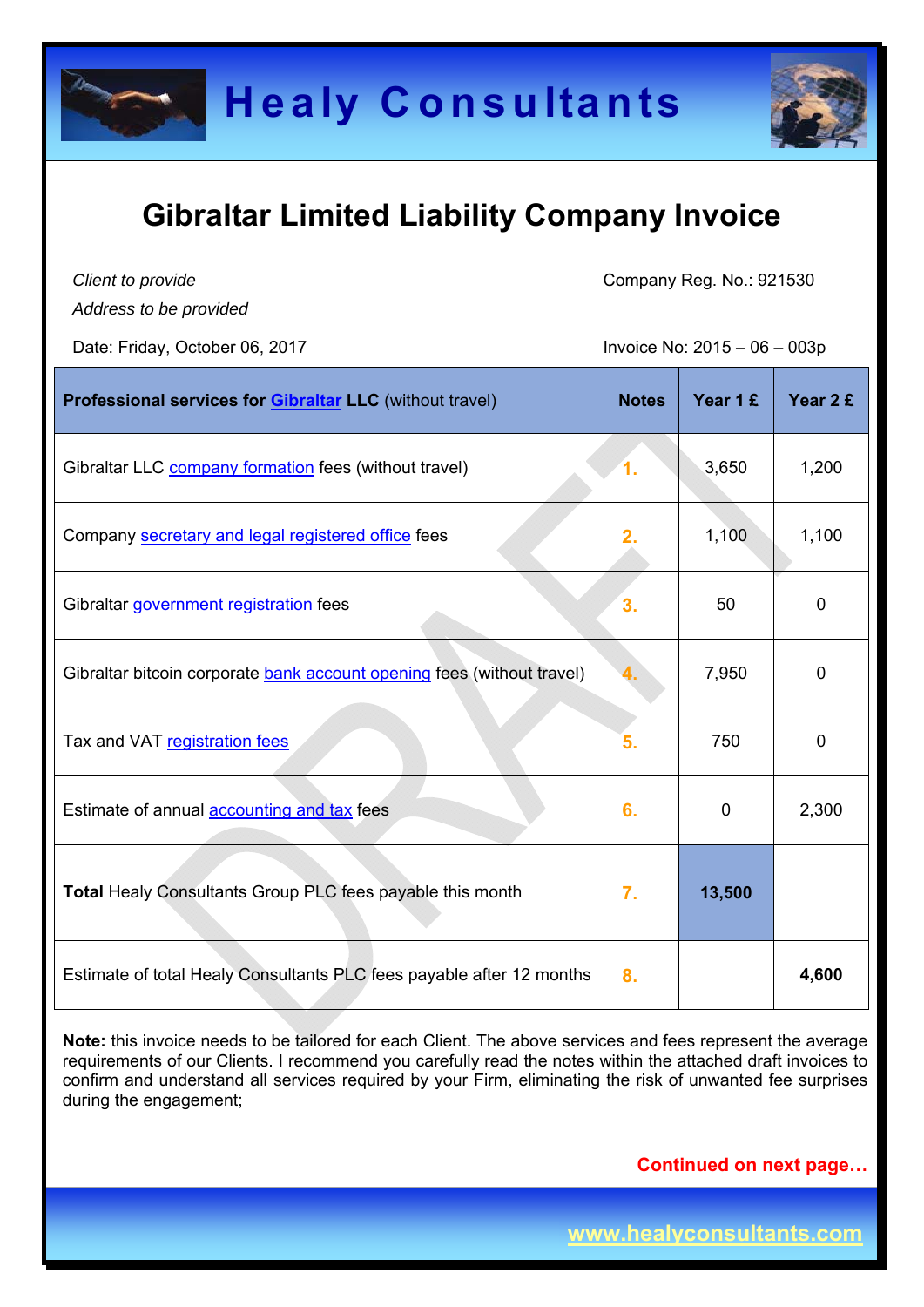



#### *Notes to invoice above*

**1.** Healy Consultants Group PLC fees to efficiently and effectively complete Gibraltar company registration within two weeks by **i)** choosing the optimum regulatory permit for the business **ii)** reserving the company name with the Companies House Gibraltar **iii)** settling our accountants' and lawyers' fees and **iv)** preparing a high quality company incorporation package for submission to the Companies House Gibraltar;

All engagement fees (click link) are agreed and paid up front and agree to the fees published on our country web pages. Consequently, there are no hidden fees or surprises or ambushes throughout the engagement. All engagement deadlines are agreed up front in the form of a detailed project plan, mapping out deliverables by week throughout the engagement term.



Every week during the engagement, Healy Consultants Group PLC will email our Client a detailed status update. Our Client is immediately informed of engagement problems together with solutions. Your dedicated engagement manager is reachable by phone, Skype, live chat and email and will communicate in your preferred language;

**2.** In accordance with s. 216 of the Gibraltar Companies Act 2014-19, each Gibraltar Company must appoint a company secretary, who may be a natural person or a body corporate resident in any country. Healy Consultants Group PLC will act as your Gibraltar company secretary, for which our annual responsibilities include **i)** preparing and filing the legal annual return; **ii)** securely maintaining company records; **iii)** liaising with the Gibraltar government on our Client's behalf; **iv)** legal filing of changes of company structure; and **v)** reminding our Client of statutory deadlines;

In accordance with s. 178 of the Gibraltar Companies Act 2014-09, a Gibraltar Company shall as from the date of its incorporation have a legal registered office in Gibraltar, to which all official Government communications and notices may be addressed. To comply with this statutory requirement, Healy Consultants Group PLC Gibraltar office will be the registered office address for your company. Thereafter, this address will be used to receive government correspondence including **i)** tax letters **ii)** notice of the legal annual return; and **iii)** all government communications. Most of our Clients wish to place Healy Consultants Group PLC' office address on invoices, contracts, websites and business cards;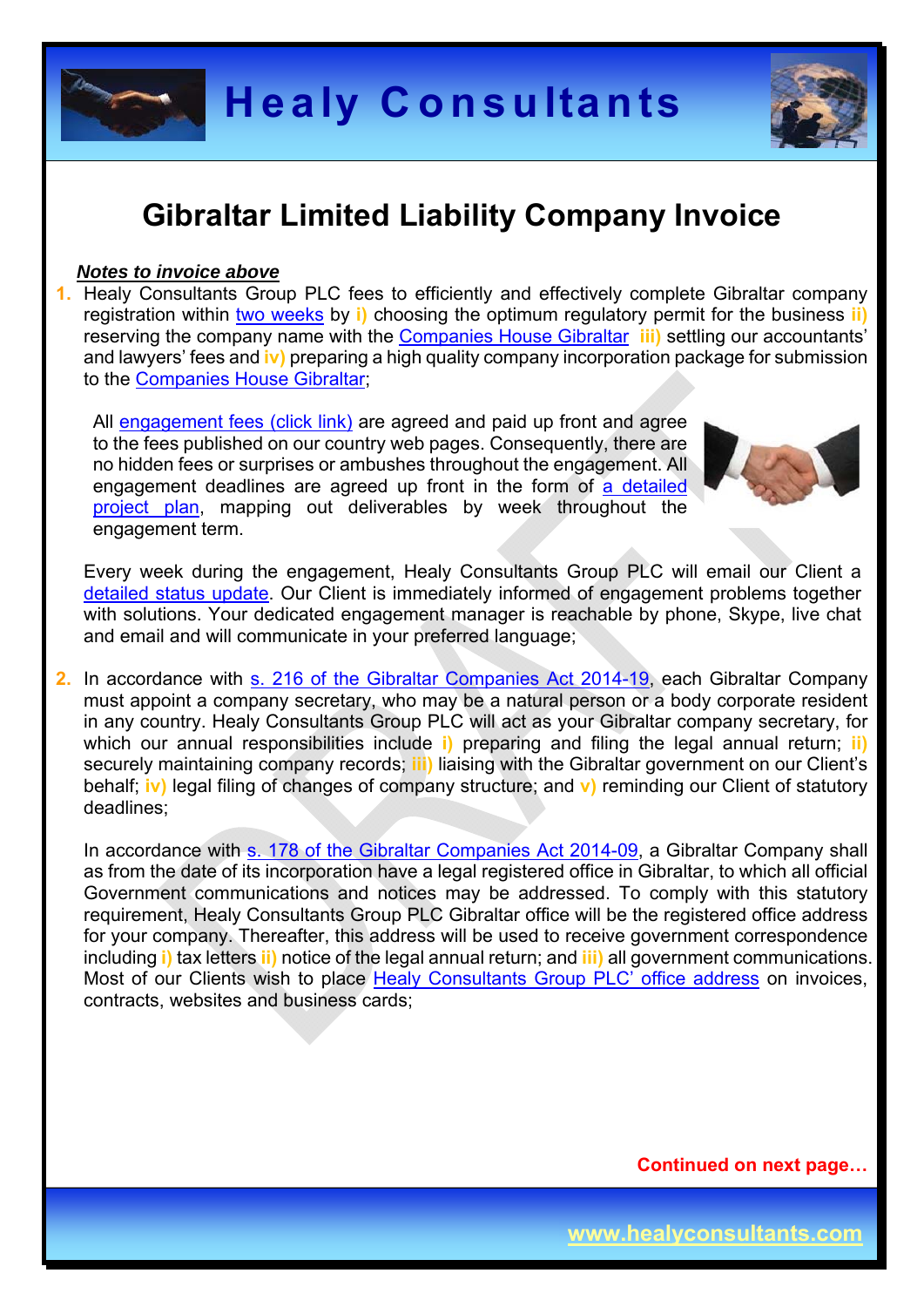

**Citi** 



#### **Gibraltar Limited Liability Company Invoice**

- **3.** This fee is an estimate of government costs payable during your Firm's engagement. For transparency purposes, all government fee payments will be supported by original receipts and invoices. Examples of government costs include **i)** registration fees at the Gibraltar Companies House and **ii)** issuance of the company seal. Following engagement completion, Healy Consultants Group PLC will refund our Client any excess of funds received over actual Government costs paid;
- **4.** Healy Consultants Group PLC will be pleased to open a bitcoin corporate bank account without our Client travelling. It is a time consuming task, Healy Consultants Group PLC will shelter our Client from the administrative challenges. As you can appreciate, it is a difficult task to obtain bank account approval through a newly formed company, when shareholders and directors and bank signatories reside overseas. Healy Consultants Group PLC will prepare a business plan for the bank to optimize the probability of corporate bank account approval. Depending on our Client business and nationality, there is a 20% probability the banks will request a bank signatory to travel for a one-hour bank interview. Healy Consultants Group PLC will try its best to negotiate with the bank for a travel exemption. If our Client must travel to Gibraltar for corporate bank account opening, Healy Consultants Group PLC will refund our Client £950;

If our Client is not comfortable with only a Gibraltar corporate bank account, Healy Consultants Group PLC will be pleased to open an international corporate bank account (click link) outside of Gibraltar. Examples include New York, Germany, Liechtenstein, Austria, Bulgaria, South Africa, Singapore, London, South America or Dubai. All banks will be top tier banks in these countries with excellent internet banking services. Example of our global banking partners include HSBC, Standard Chartered Bank, Citibank, Barclays, Bank of China, ANZ bank, ABN Amro, UBS, Credit Suisse;

The banks enjoys ultimate power of approval of corporate bank account applications. Consequently, guaranteed success is outside of Healy Consultants Group PLC' control. What is inside our control is the preparation and submission of a high quality bank application that maximizes the likelihood of approval. To date, we enjoy a 100% approval record because of our global banking relationships and determination;



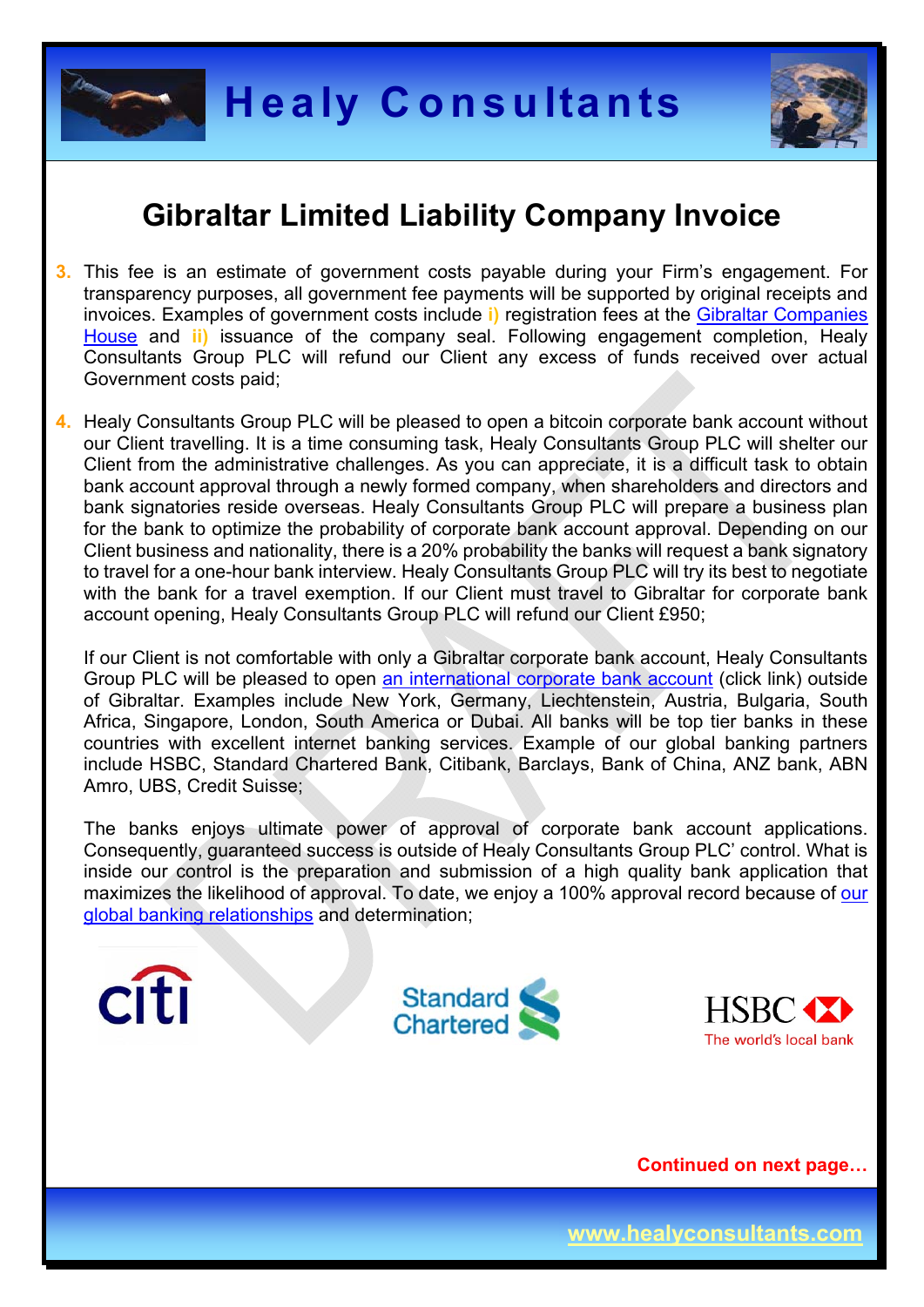



Global banks continue to tighten corporate bank account opening procedures, their internal compliance departments completing more thorough due diligence of Clients. Consequently, our Clients should expect the bank account approval period to take up to 4 weeks. Furthermore, global banks now require evidence of proof of business in the country where the corporate bank account will be, including sales contracts or lease agreement;

- **5.** In accordance with the Gibraltar Companies Act 2014-19, each entity must register for corporate tax and VAT at the Income Tax Office;
- **6.** For an active trading company, these accounting and tax fees are an estimate of Healy Consultants Group PLC fees to efficiently and effectively discharge your annual company accounting and tax obligations. Following receipt of a set of draft accounting numbers from your company, Healy Consultants Group PLC will more accurately advise accounting and tax fees. For a dormant company, Healy Consultants Group PLC fees are only £950;



- **7.** All fees quoted in this invoice correspond to fees quoted on Healy Consultants Group PLC' website. Please review this invoice carefully to identify errors. During the rush of the business day, it is possible that Healy Consultants Group PLC inadvertently made fee calculation errors, typing errors or omitted services or omitted historic fee payments from Clients. In the unfortunate event you identify invoice errors, please revert to me directly re the same. I apologize in advance if I or my staff made invoice errors;
- **8.** Assuming our Clients re-engage Healy Consultants Group PLC in year 2, this fee is an estimate of the fees payable next year, 12 months after the date of company registration;
- **9.** The fees quoted in this invoice are a prediction of the fees required to efficiently and effectively complete this engagement in a timely manner. If during the engagement Healy Consultants Group PLC realizes that the project is more complex than anticipated, requiring a large additional investment of time, my Firm will revert to request additional fees. If Healy Consultants Group PLC completes the engagement faster and more easily than expected, Healy Consultants Group PLC is happy to refund some fees to our Client;
- **10.** Engage Healy Consultants Group PLC to project manage business set up in every country on the planet. We are the best in the world at what we do, timely completing the  $A$  to  $Z$  of every country engagement;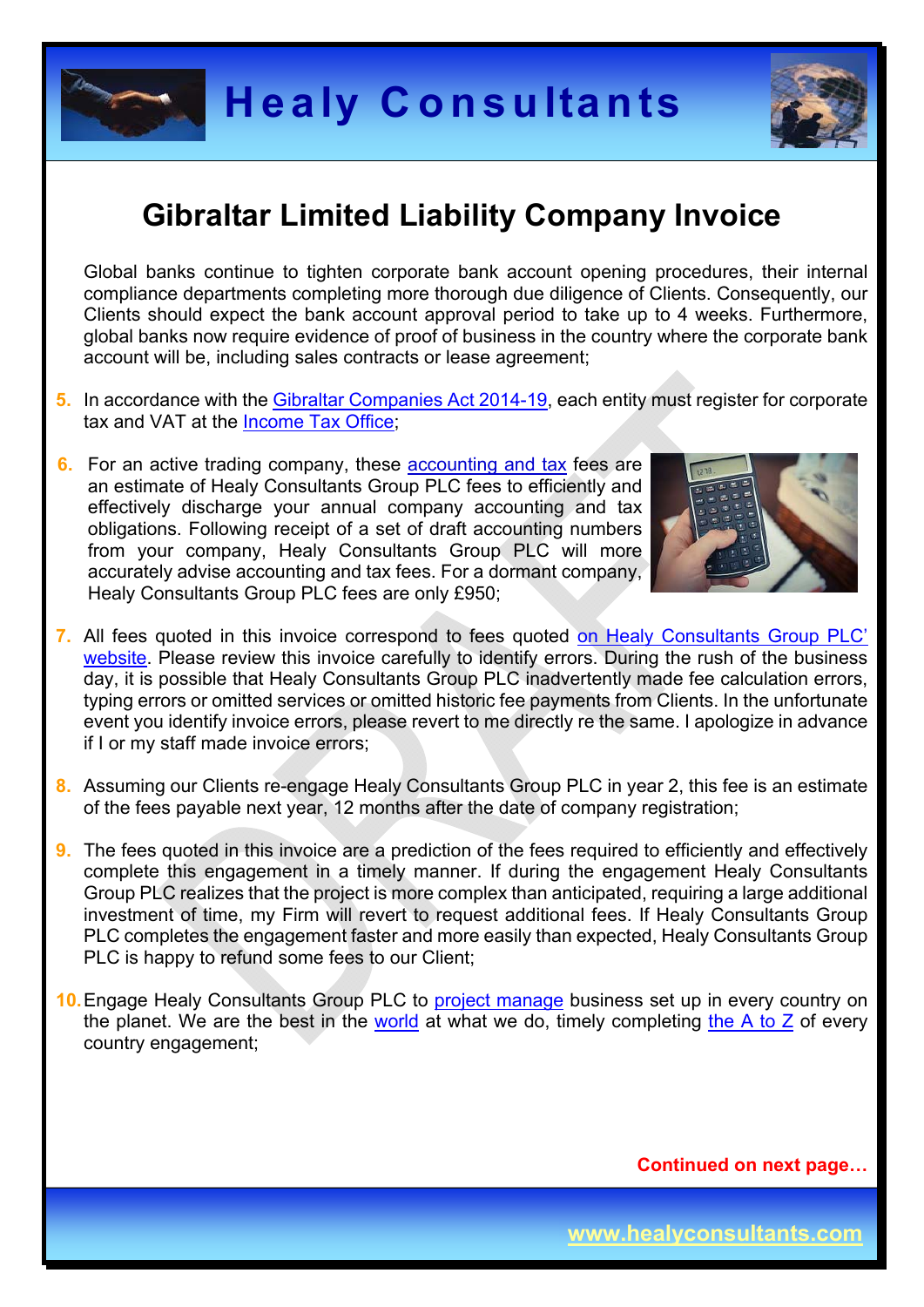



- 11. The Gibraltar Companies Act 2014-09 (click link), the issued share capital of £100 must be deposited to the company bank account at incorporation. To optimize engagement efficiency and minimize delays, Healy Consultants Group PLC is happy to deposit these funds on behalf of our clients;
- **12.** If our Client and Healy Consultants Group PLC properly plan this engagement, our Clients' will *not* have to travel during this engagement. Healy Consultants Group PLC will efficiently and effectively and aggressively complete company registration and corporate bank account opening in a timely manner without our Client's presence. Instead, our Client will need to **i)** sign and get documents legalized in the embassy in their country of origin and **ii)** courier the originals to Healy Consultants Group PLC office;



- **13.** Depending on our Client's business and nationality, the Gibraltar Government may require a special regulatory license to carry on your business in the country. Healy Consultants Group PLC will assist our Client secure license approval; there may be additional engagement fees. However, the Government enjoys ultimate power of approval of company registrations and business licenses;
- **14.** If our Client requires nominee shareholder and director services (click link), Healy Consultants Group PLC will be pleased to assist. Our fee for professional, passive nominee corporate shareholder amounts to £2,100 per annum. Our fee to be both nominee director and shareholder amounts to £6,600 per annum. Being the sole shareholders and sole director of a Client's company exposes Healy Consultants Group PLC to reputation, litigation and financial risk;
- **15.** If required, Healy Consultants Group PLC will be pleased to assist your firm to secure employee visa approvals. Our fee is £4,950 for the first employee, £1,950 for the second employee, £950 per employee thereafter. Our visa fees includes preparation of a quality visa application and submitting to the correct Government immigration officers. The Government enjoys ultimate power of approval of visa applications. Consequently, guaranteed success is outside of Healy Consultants Group PLC' control. What is inside our control is the preparation and submission of a high quality immigration visa application that maximizes the likelihood of visa approval;
- **16.** Some of our Clients request Healy Consultants Group PLC to provide temporary shared office space for 6 months until their preferred business premises is found. If your Firm requires this service, our one-time fee is £950. Monthly rental thereafter is paid directly to the landlord, independently of Healy Consultants Group PLC;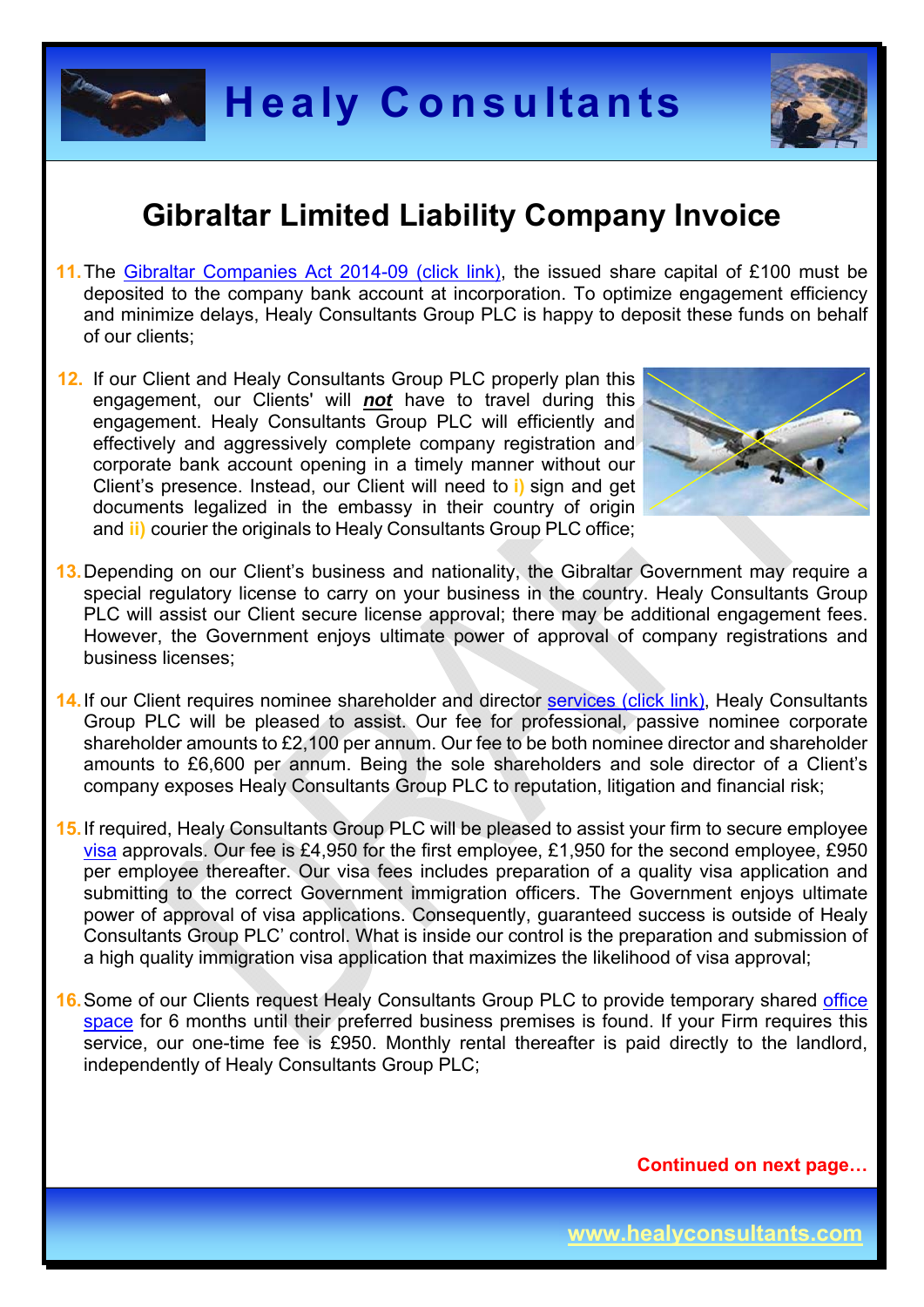



- **17.** Monthly, quarterly and mid-year Government tax obligations include monthly and quarterly payroll reporting, VAT and corporation tax return filing. If you need our help, Healy Consultants Group PLC can complete monthly Government reporting for a monthly fee of £860. Healy Consultants Group PLC monthly support will include i) receive in dropbox the monthly invoices from our client ii) label monthly bank statement transactions iii) preparation and submission of VAT returns and iv) submission of monthly employee payroll reporting;
- **18.** It is important our Clients are aware of their personal and corporate tax obligations in their country of residence and domicile; and they will fulfill those obligations annually. Let us know if you need Healy Consultants Group PLC help to clarify your local and international annual tax reporting obligations;
- **19.** Some of our Clients engage Healy Consultants Group PLC to recruit (click link) local employees. We have a lot of experience in this area and we are quite skilled at securing quality candidates for our Clients:
- **20.** During the engagement, shareholders and directors documents may need to be translated into the local language before the Government and Bank approves company registration and corporate bank account opening respectively. Consequently, our Client should budget for possible additional translation and embassy atestation fees. Either our Client or Healy Consultants Group PLC can complete this administrative task;

As always, Healy Consultants Group PLC will negotiate with all third parties to eliminate or reduce additonal engagement costs. For transparency purposes, all third party fee payments will be supported by original receipts and invoices. Examples of possible third party payments include **i)** embassy fees **ii)** notary public costs **iii)** official translator fees;

- **21.** Some of our Clients require an immediate Gibraltar solution. With this strategy, within a day Healy Consultants Group PLC can supply our Client **i)** an existing dormant Gibraltar company number and **ii)** an already approved corporate bank account number and **iii)** a business address. Turnkey solutions are attractive to those entrepreneurs who wish to immediately close a country deal, sign a contract or invoice a customer;
- 22. As stipulated on our business website and in section 3 of our engagement letter, Healy Consultants Group PLC will only commence the engagement following **i)** settlement of our fees and **ii)** completion and signing of our legal engagement letter;
- 23. Healy Consultants Group PLC will only incorporate your company after 75% of due diligence documentation is received by email. Healy Consultants Group PLC will only open a corporate bank account after 100% of the Client's original due diligence documentation is received by courier;

 **Continued on next page…** 

**www.healyconsultants.com**